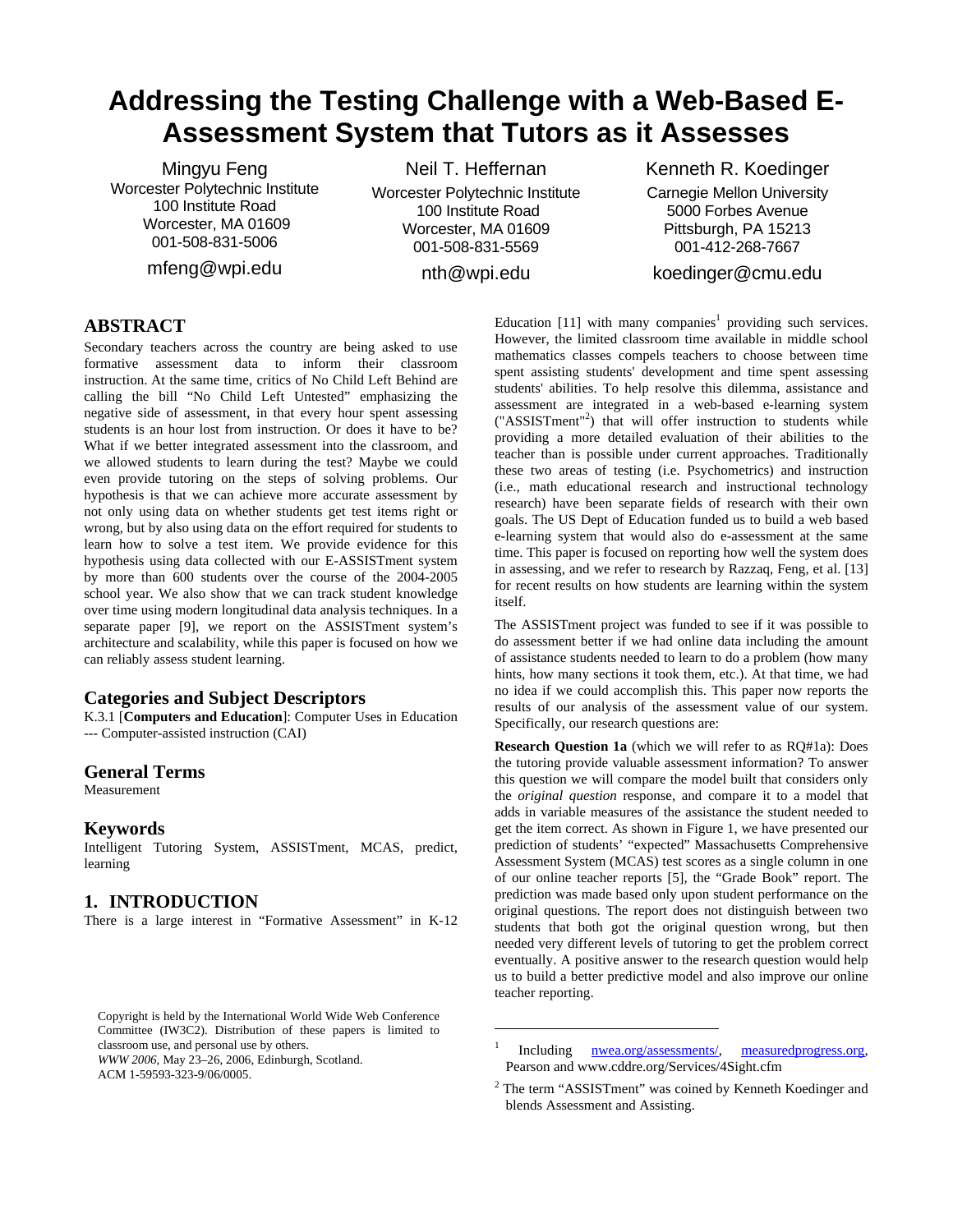|                                              | $\Box$ $\Box$ $\times$<br><b>CAREPORT</b> - Microsoft Internet Explorer                                                                |         |                |                          |                       |                              |                  |                          |                  |
|----------------------------------------------|----------------------------------------------------------------------------------------------------------------------------------------|---------|----------------|--------------------------|-----------------------|------------------------------|------------------|--------------------------|------------------|
| File                                         | Edit<br>Favorites Tools Help<br>View                                                                                                   |         |                |                          |                       |                              |                  |                          |                  |
|                                              | $ \boldsymbol{c} $<br>Search <b>A</b> Favorites <b>(A)</b><br>Ⅲ →<br>医<br>íá.<br>×<br>$R - 6$<br>$\boxtimes$ 28<br>$\bullet$<br>Back - |         |                |                          |                       |                              |                  |                          |                  |
|                                              | Google -<br>v parch v 30 50 1352 blocked 48 Check v & AutoLink v F AutoFill 20 Options                                                 |         |                |                          |                       |                              |                  |                          |                  |
|                                              | <b>Address</b><br>$\checkmark$<br>http://www.assistment.org/reporting/Gradebook.do                                                     |         |                |                          |                       |                              |                  |                          |                  |
|                                              |                                                                                                                                        |         |                |                          |                       |                              |                  |                          |                  |
|                                              | <b>Student Grade Book</b>                                                                                                              |         |                |                          |                       |                              |                  |                          |                  |
|                                              | Class:<br>v<br>All                                                                                                                     |         |                |                          |                       |                              |                  |                          |                  |
| Transfer model: WPI-Apr-2005<br>$\checkmark$ |                                                                                                                                        |         |                |                          |                       |                              |                  |                          |                  |
|                                              | Get/Refresh Report                                                                                                                     |         |                |                          |                       |                              |                  |                          |                  |
|                                              |                                                                                                                                        |         |                |                          |                       |                              |                  |                          |                  |
|                                              | Elapsed<br>Lime<br><b>Student</b>                                                                                                      |         |                | Original Items           |                       | Scaffolding + Original Items |                  |                          |                  |
|                                              | <b>Name</b>                                                                                                                            | (hh:mm) | <b>Done</b>    | $\frac{0}{0}$<br>Correct | <b>MCAS</b><br>Score* | <b>Performance Level</b>     | #<br><b>Done</b> | $\frac{0}{0}$<br>Correct | $#$ Hint<br>Req. |
|                                              | $Tom*$                                                                                                                                 | 4:12    | 90             | 38%                      |                       | 214 Warning/Failing-High     | 228              | 44%                      | 233              |
|                                              | Dick*                                                                                                                                  | 4:01    | 98             | 66%                      |                       | $244$ Pro./Adv.              | 158              | 59%                      | 58               |
|                                              | $\text{Harry*}$                                                                                                                        | 4:07    | 58             | 40%                      |                       | 219 Needs improv.-Low        | 154              | 38%                      | 77               |
|                                              | $\text{Mary}^*$                                                                                                                        | 4:17    | 114            | <b>20%</b>               |                       | 200 Warning/Failing-Low      | 356              | 20%                      | 705              |
|                                              | $I_0$ <sub>o</sub> $\mathbf{k}$                                                                                                        | 2.52    | 1 <sub>0</sub> | A10/2                    |                       | $214$ Werning/Foiling High   | 267              | 120/                     | 227              |

**Figure 1. Part of a real teacher report [5], showing students' (with fake names) "expected" MCAS scaled score (circled on the screen shot) based upon their performance only on the original questions.** 

**Research Question 1b** (we will refer to this as RQ#1b): Does this continuous assessment system do a better job than more traditional forms of assessment? To answer this question we noticed that two of our cooperating schools want to give two paper and pencil practice MCAS tests during the year, so, among other things, students could get used to the way the test is given. We wanted to see if these two realistic practice sessions did a better job than our online system. Note that this comparison confounds total time during the assessment, but we argue that this is a fair test, by saying that schools are willing to use the ASSISTments often because they believe (and Razzaq et al have shown) students learn during the ASSISTments. However, the schools are not willing to use more valuable instruction time to test more often. In one sense, this comparison mirrors comparing a static testing regime, like the MCAS, to NWEA's MAPS<sup>3</sup> program (which the Worcester Public Schools recently spent half a million dollars to assess all students in  $3<sup>rd</sup>$  grade to  $10<sup>th</sup>$  grade in math and English twice a year). While at this time we do not have the MAPS data back yet associated with students' MCAS scores, this RQ#1b tests to see if a static testing regime is better than the ASSISTment system.

**Research Question 2a** (we will refer to this as RQ#2a): Can we track student learning over the course of the year? This will include students' learning both in class and in the ASSISTment system. We speculate that teachers that use the ASSISTments reports will learn more about their students, and therefore make their classrooms more effective, and thus produce better learning. However, we will not know if this is true until we have run a

1

randomized controlled study with 20 teachers in the control group and 20 teachers in the experimental group (we will be applying for funds to do this next year).

**Research Question 2b** (we will refer to this as RQ#2b): Can we see what factors affect student learning? Variables that immediately came to our mind are School, Teacher and Class. Our analysis result showed that using school as a factor helps to predict students' initial knowledge and also their rate of learning across time.

**Research Question 2c** (we will refer to this as RQ#2c): Can we track the learning of individual skills? To answer this question, our first step is to use the most coarse-grained model provided by Massachusetts that breaks all  $8<sup>th</sup>$  grade math items into 5 categories. All items in the ASSISTment system have been fitted into one of the five strands. Results for this analysis will be provided in section 5.2. The project team has finished tagging items in the ASSISTment system using a much finer grained model with 98 skills. Our work on that will be continued after more data has been collected, which we hypothesize in turn can help justify our skill-tagging.

**Research Question 2d** (we will refer to this as RQ#2d): Can we track the learning of individual skills better if we use paper practice test results as a covariate? Paper practice tests appear to be well correlated with students' actual performance on the MCAS test (see section 4 for more details) so we hope to check if we can reach a better skill-tracking model by adding it as a covariate.

The more general implication from this research suggests that continuous assessment systems are possible to build and that they can be more accurate at helping schools get information on their students. We argue that this result is important because it opens

<sup>3</sup> MAPS is a computer adaptive testing program from www.nwea.org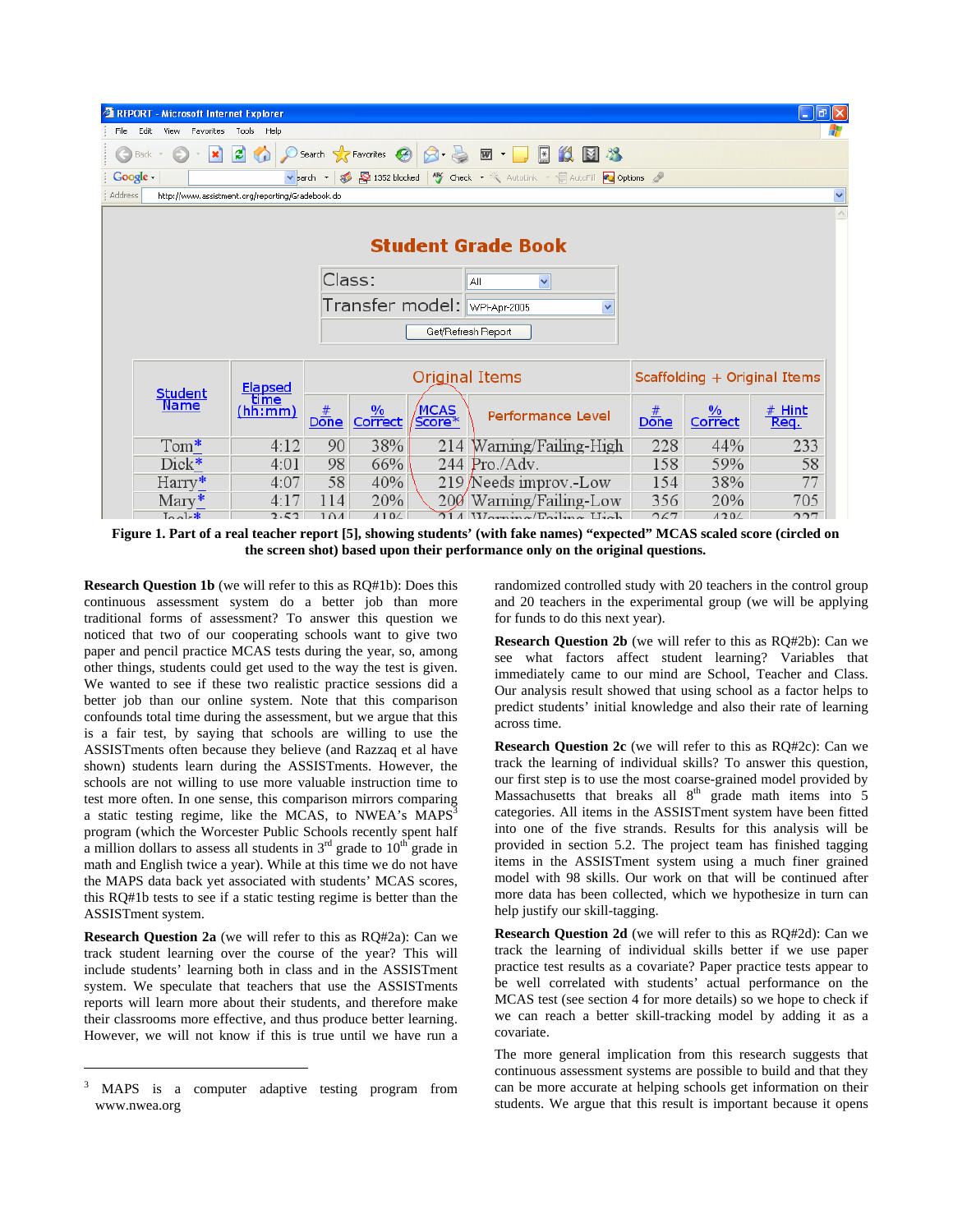up the ability to blend assessment and assisting. This seems to open up a whole new area of assessment that is contentious in nature so that students would have to spend little (or no) time on formal paper and pencil tests.

Next we will review some background literature on this topic.

# **2. LITERATURE REVIEW AND BACKGROUND**

Other researchers have been interested in trying to get more assessment value by comparing traditional assessment (students getting an item marked wrong or even getting partial credit) with a measure that shows how much help they needed. In Campione, Brown and Bryant [3], they compared traditional testing paradigms against a dynamic testing paradigm. Grigorenko & Sternberg [7] reviewed relevant literature on the topic and expressed enthusiasm for the idea. In the dynamic testing paradigm, a student would be presented with an item and when the student appeared to not be making progress, would be given a prewritten hint. If the student was still not making progress, another prewritten hint was presented and the process was repeated. In this study they wanted to predict learning gains between pretest and posttest. They found that static testing was not as well correlated  $(R = 0.45)$  with student learning data as with their "dynamic testing"  $(R = 0.60)$  measure. Campione et al. suggested that this method could be effectively done by computer, but, as far as we know, their work was not continued. Luckily, the ASSISTment system provides an ideal test bed as it already provides a set of hints to students. So it is a natural way to extend and test this hypothesis and see if we can replicate their finding of ASSISTment-style measures being better assessors.

## **3. ASSISTMENT SYSTEM AND WEBSITE DEVELOPMENT**

The ASSISTment system is an e-learning and e-assessing system that is about 1.5 years old. In the 2004-2005 school year some 600+ students used the system about every two weeks. Eight math teachers from two schools would bring their students to the computer lab, at which time students would be presented with randomly selected Massachusetts Comprehensive Assessment System (MCAS) test items. In Massachusetts, the state department of education has released 8 years worth of MCAS test items, totaling over 200 items, which we have turned into ASSISTments by adding "tutoring". If students got the item correct they were given a new one. If they got it wrong, they were provided with a small "tutoring" session where they were forced to answer a few questions that broke the problem down into steps.

The ASSISTment system is based on Intelligent Tutoring System technology that is deployed with an internet-savvy solution and developed based on the Common Tutoring Object Platform (CTOP) (for more technical details on the CTOP and the runtime of the system, see [9][10]). The application is delivered via the web and requires no installation or maintenance. Figure 2 shows that via a web browser, a student typed in her user name and password and was ready to login to the ASSISTment system.

The key feature of ASSISTments is that they provide instructional assistance in the process of assessing students. The hypothesis is that ASSISTments can do a better job of assessing student knowledge limitations than practice tests or other on-line testing approaches by using a "dynamic assessment" approach. In particular, ASSISTments use the amount and nature of the assistance that students receive as a way to judge the extent of student knowledge limitations. Initial first year efforts to test this hypothesis of improved prediction of the ASSISTment's dynamic assessment approach are discussed below.



**Figure 2. A student can log into the ASSISTment system via the web.**

Each ASSISTment consists of an *original item* and a list of *scaffolding questions* (in the following case, 4 scaffolding questions). An ASSISTment that was built for item 19 of the 2003 MCAS is shown in Figure 3. In particular, Figure 3 shows the state of the interface when the student is almost done with the problem. The first scaffolding question appears only if the student gets the item wrong. We see that the student typed "23" (which happened to be the most common wrong answer for this item from the data collected). After an error, students are not allowed to try the item further, but instead must then answer a sequence of scaffolding questions (or "scaffolds") presented one at a time<sup>4</sup>. Students work through the scaffolding questions, possibly with hints, until they eventually get the problem correct. If the student presses the hint button while on the first scaffold, the first hint is displayed, which would be the definition of congruence in this example. If the student hits the hint button again, the second hint appears which describes how to apply congruence to this problem. If the student asks for another hint, the answer is given. Once the student gets the first scaffolding question correct (by typing *AC*), the second scaffolding question appears. Buggy messages will show up if the student types in a wrong answer as expected by the author. Figure 3 shows a buggy message (bordered in red) for the error input "5" on the  $4<sup>th</sup>$  scaffolding question, as well as 2 hints (bordered in green). Given these features of the ASSISTments, if RQ #1b is correct, then we

1

<sup>&</sup>lt;sup>4</sup> As future work, once a predictive model has been built and is able to reliably detect students trying to "game the system" (e.g., just clicking on answer) students may be allowed to re-try a question if they do not seem to be "gaming". Thus, studious students may be given more flexibility.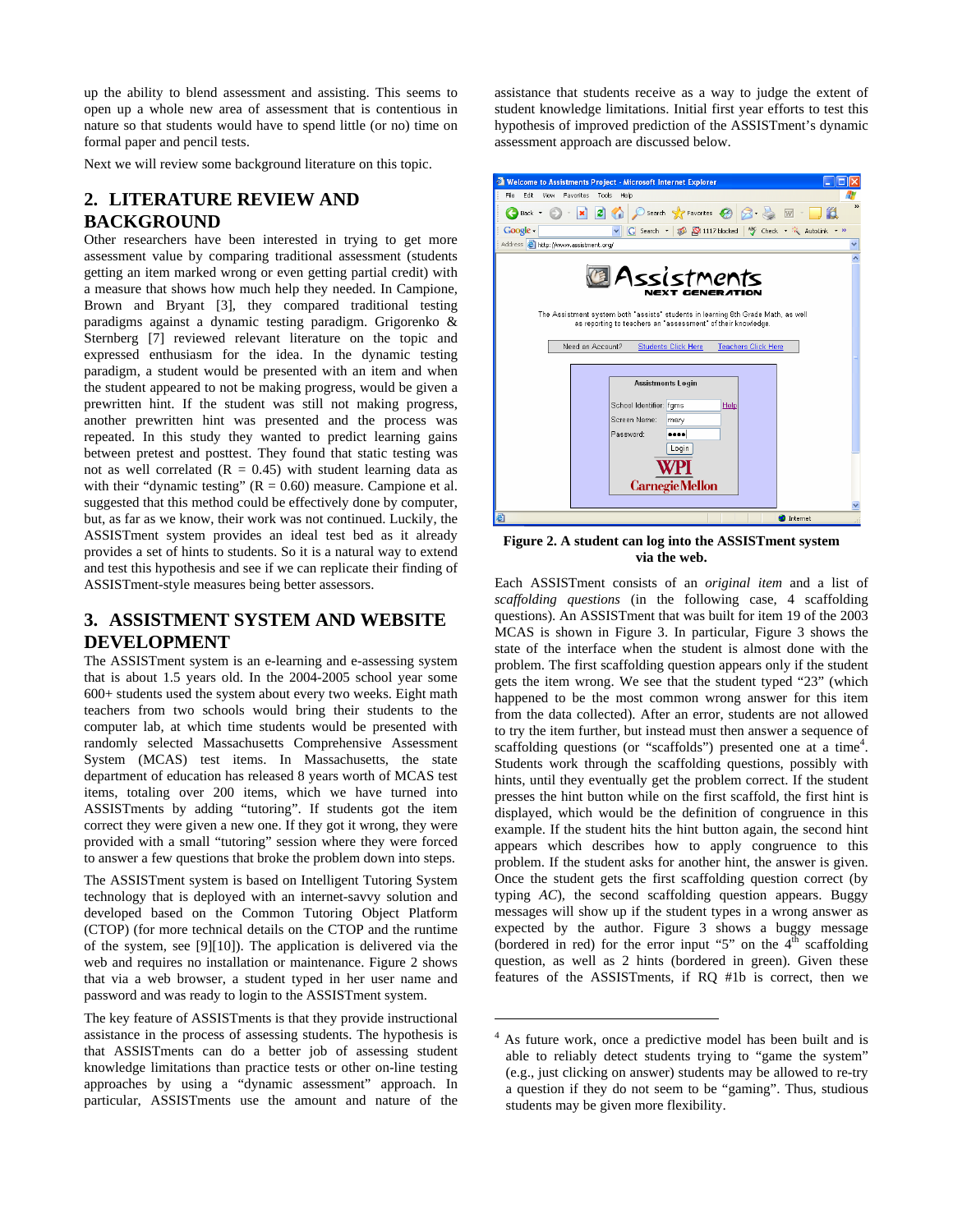hypothesize that we should be able to learn a function that will better predict students' MCAS performance.

The teachers seemed to think highly of the system and, in particular, liked that real MCAS items were used and that students received instructional assistance in the form of scaffolding questions. Teachers also like that they can get online reports on students' progress from the ASSISTment web site and can even do so while students are using the ASSISTment System in their classrooms. The system has separate reports to answer the following questions about **items**, **students, skills** and student

| Welcome to Assistments Project Web Portal - Microsoft Internet Explorer                        |
|------------------------------------------------------------------------------------------------|
| Edit<br>Favorites<br><b>Tools</b><br>View<br>Help                                              |
| e<br>54)<br>$\overline{\phantom{a}}$ Back $\overline{\phantom{a}}$<br>Search<br>×<br>Favorites |
| dress <b>&amp;</b> http://www.assistment.org/portal/index.jsp                                  |
| Assistments<br>Home ]                                                                          |
|                                                                                                |
| Triangles ABC and DEF shown below are congruent.                                               |
|                                                                                                |
| 8 inches                                                                                       |
|                                                                                                |
|                                                                                                |
| Triangles ABC and DEF are congruent.                                                           |
| The perimeter of triangle ABC is<br>23                                                         |
| 23 inches. What is the length of                                                               |
| side DF in triangle DEF?                                                                       |
| Hmm, no.                                                                                       |
| Let me break this down for you.                                                                |
|                                                                                                |
|                                                                                                |
|                                                                                                |
| Which side of triangle ABC has the same length $\overline{AC}$                                 |
| as side DF of triangle DEF?                                                                    |
|                                                                                                |
|                                                                                                |
|                                                                                                |
| What is the perimeter of triangle ABC?                                                         |
| $C2x+8$                                                                                        |
| $@2x+x+8$                                                                                      |
| $C^{1/2}$ * 8x                                                                                 |
|                                                                                                |
| $C^{1/2}$ * x(2x)                                                                              |
|                                                                                                |
| Now, given the perimeter of triangle ABC equals 23 inches,                                     |
| you can write the equation $2x + x + 8 = 23$ and solve it for x. 5                             |
| What is the value of x:                                                                        |
|                                                                                                |
|                                                                                                |
| Remember, we are looking for side DF. Enter the length of side DF: 5                           |
|                                                                                                |
| Submit                                                                                         |
| x=5 is true but not what you are asked. Yes, side AB is 5 but what is DF?                      |
| The figure tells us that the length of side AC is $2x$ . Knowing that $x = 5$ , what is $2x$ ? |
| The answer is 10.                                                                              |
| Done   Hint   More                                                                             |
|                                                                                                |

**Figure 3. An ASSISTment shown just before a student hits the "Submit" bottom, showing two different hints and one buggy message that can occur at different points.**  **actions**: Which **items** are my students finding difficult? Which **items** are my students doing worse on compared to the state average? Which **students** are 1) doing the best, 2) spending the most time, 3) asking for the most hints etc.? Which of the approximately 98 **skills** that we are tracking are students doing the best/worst on? What are the exact **actions** that a given student took? Database reporting for the ASSISTment Project is covered extensively in [5].

Currently about 1000+ students of 20 teachers from 6 schools in 3 towns are using the system for about one 40-minute class period every two weeks for the 2005-2006 school year.

Considerable time has been spent on observing its use in classrooms to work with teachers to try to improve content and to work with students to note any misunderstandings they sometimes bring to the items. For instance, if it is noted that several students are making similar errors that were not anticipated, the "ASSISTment Builder" [16] web-based application can be logged into and a buggy message added that addresses the students' misconception.

The current ASSISTment System web site is at http://www.assistment.org, which can be explored for more examples.

# **4. DO THE ASSISTMENTS "ASSESS" WELL?**

### **4.1 Data Source**

For the school year of 2004 to 2005, we collected an integrated dataset of 417 students who have been using the ASSISTment system from September 2004. Though more than 600 students were using our system in the past school year as mentioned above, we were only able to collect integral data for these 417 students as MCAS scores and/or paper practice test results of the rest of the students were missing. The dataset is built in the format of one row per student, with columns being their actual MCAS raw score<sup>5</sup>, paper practice test result, and a collection of online measures derived from the computer (% correct on items, average number of hints needed, etc.). A student's raw MCAS score is out of 54 points, where each multiple choice or short answer question correct will earn the student a point and a full correct answer to open response questions<sup>6</sup> will earn 4 points. The two paper practice tests, which we will refer to as Sep-test and March-test, were administered in September 2004 and March 2005. Students were asked to finish them in two periods over two days. These students have practiced mathematics problems in the ASSISTment system for a mean length of 256 minutes across about 9 sessions, finishing on average 140 items. From log data, we created a single file with one row per student and their associated real MCAS score, the student paper and pencil test scores, and 15 "online measures" which we think indicate the amount of assistance a student needs to get an item correct. These online measures are:

• ORIGINAL PERCENT CORRECT – students' percent correct on original questions, which we often

1

<sup>5</sup> http://www.doe.mass.edu/mcas

<sup>6</sup> Open response questions are not supported by the ASSISTment system currently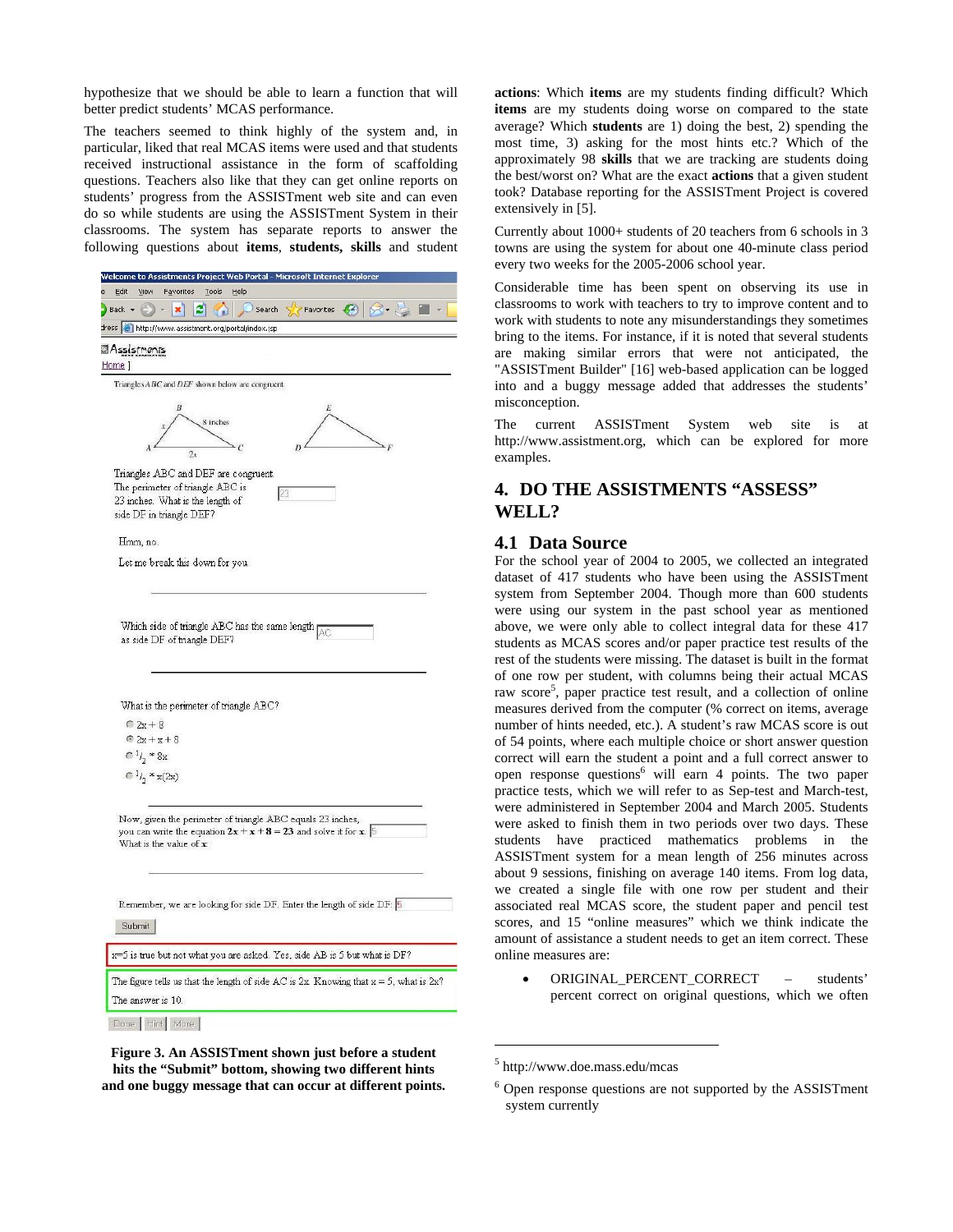referred to as "static metric". Apparently, this measure correlates positively with knowledge.

- ORIGINAL\_COUNT the number of original items students have done. This measures students' attendance and on-task-ness. This measure also reflects students' knowledge since better students have a higher potential to finish more items in the same period of time.
- PERCENT\_CORRECT students' percent correct over all questions (both original items and scaffolding questions). In addition to original items, students' performance on scaffolding questions is also a reasonable reflection of their knowledge. For instance, students who failed on original items simply because of their lack of ability of forming problem-solving strategies will probably answer all scaffolding questions correctly.
- QUESTION\_COUNT the number of questions (both original items and scaffolding questions) students have finished. Similar to ORIGINAL\_COUNT, this is also a measure of attendance and knowledge but given the fact that scaffolding questions show up only if students failed the original item, it is not straightforward how this measure will correlate with students' MCAS scores.
- HINT\_REQUEST\_COUNT how many times students have asked for hints.
- AVG\_HINT\_REQUEST the average number of hint requests per question.
- HINT\_COUNT the total number of hints students got.
- AVG\_HINT\_COUNT the number of hint messages students got averaged over all questions
- BOTTOM-OUT\_HINT\_COUNT the total number of bottom-out<sup>7</sup> hint messages students got.
- AVG\_BOTTOM\_HINT the average number of bottom-out hint messages students got.
- ATTEMPT COUNT the total number of attempts students made.
- AVG\_ATTEMPT the average number of attempts students made for each question.
- AVG\_QUESTION\_TIME on average, how long does it take for a student to answer a question, measured in seconds.
- AVG\_ITEM\_TIME on average, how long does it take for students to finish a problem (including all scaffolding questions if students answered the original questions incorrectly).

The ten measures above are generally all ASSISTment style metrics, which indicate the amount of assistance students need to finish problems and the amount of time they spend to finish items. Therefore, we hypothesize all these measures would be negatively correlated with MCAS scores.

 $\overline{a}$ 

• TOTAL\_MINUTES – how many total minutes students have been working on items in the ASSISTment system. Just like ORIGINAL\_COUNT, this metric is an indicator of the attendance. Our hypothesis is that this measure will positively correlate with MCAS score with regard to the result we reported in Razzaq et al. [13] that students learned in the ASSISTment system.

Among these measures, "ORIGINAL\_PERCENT\_CORRECT" is a static metric that mimics paper practice tests by scoring students as either correct or incorrect on each item, while the rest of the measures are dynamic assessment metrics that measure the amount of assistance students need before they get an item correct.

We have been presenting some of these online measures in our reports to teachers (See Figure 1). Particularly, student *Mary* used the system 4 hours and 17 minutes, finished 114 items with 20% correct. She went through 356 scaffolding questions with 20% correct and asked for 705 hints, which is enormous compared to her classmates. And as we discussed above, asking for too many hints had a negative impact on her online performance.

Given the data set, our goal was to see if we can reliably predict students' MCAS scores and to evaluate how well on-line use of the ASSISTment System, in addition to pretest and posttest, can help in the prediction. To achieve the goal, we did stepwise linear regression using paper practice test results together with the online measures as independent variables to predict students' MCAS scores.

|                         |                                            | <b>Factors</b>           | <b>MCAS</b> |
|-------------------------|--------------------------------------------|--------------------------|-------------|
| Paper practice          |                                            | <b>SEP-TEST</b>          | 0.745       |
| tests                   |                                            | <b>MARCH-TEST</b>        | 0.406       |
|                         | Static<br>metric                           | ORIGINAL PERCENT CORRECT | 0.753       |
|                         | Attend                                     | ORIGINAL COUNT           | 0.47        |
|                         | -ance                                      | <b>TOTAL MINUTES</b>     | 0.258       |
|                         |                                            | PERCENT CORRECT          | 0.763       |
|                         |                                            | <b>OUESTION COUNT</b>    | 0.196       |
|                         |                                            | HINT REQUEST COUNT       | $-0.414$    |
|                         |                                            | AVG_HINT_REQUEST         | $-0.632$    |
|                         |                                            | <b>HINT COUNT</b>        | $-0.393$    |
|                         |                                            | AVG HINT COUNT           | $-0.625$    |
| Online Computer Metrics | Assistance Style Metrics (dynamic metrics) | BOTTOM OUT HINT COUNT    | $-0.375$    |
|                         |                                            | AVG BOTTOM HINT          | $-0.546$    |
|                         |                                            | <b>ATTEMPT COUNT</b>     | 0.081       |
|                         |                                            | <b>AVG ATTEMPT</b>       | $-0.411$    |
|                         |                                            | AVG_QUESTION_TIME        | $-0.118$    |
|                         |                                            | AVG ITEM TIME            | $-0.391$    |

**Table 1. Correlations** 

### **4.2 Modeling and Result Analysis**

First of all, we present the Pearson correlations between MCAS scores and all the independent variables in Table 1 to give some idea of how these factors are related to MCAS score. All these

<sup>7</sup> Since the ASSISTment system does not allow students to skip problems, to prevent students from being stuck, most questions in the system were built such that the last hint message almost always reveals the correct answer. This message is referred to as "Bottom-out" hint.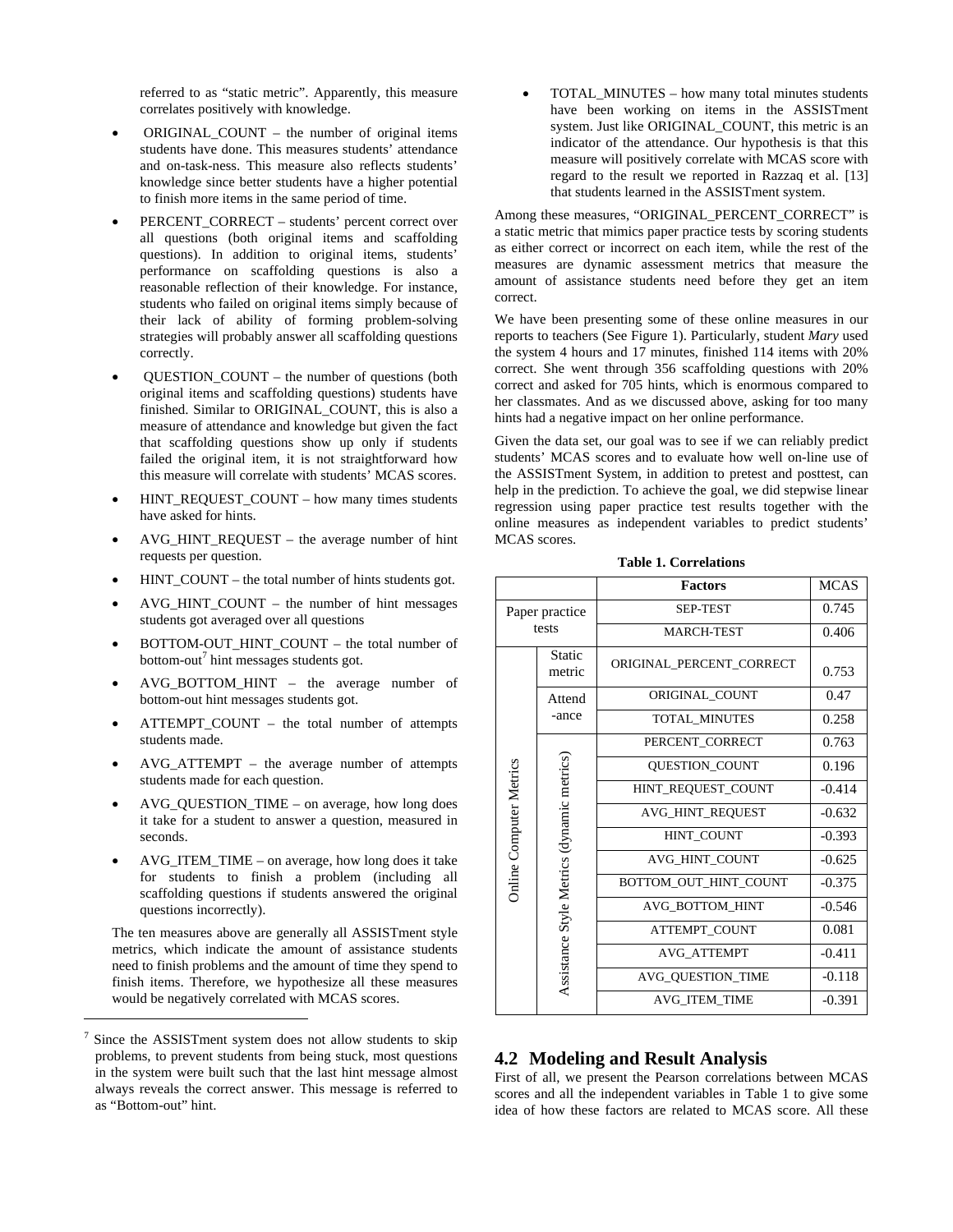factors turned out to be significantly correlated with MCAS score  $(p < .05, N=417)$  Particularly, the correlations between the two online measures ORIGINAL\_PERCENT\_CORRECT and PERCENT CORRECT and MCAS score are 0.753 and 0.763, even higher than the correlation between SEP-TEST and MCAS score (actually, 0.745). Though the assessment time in the ASSISTment system is far more than the time students spent on paper practice tests (236 vs. 120 minutes), which makes this comparison unfair, these numbers reflected the prediction power of the ASSISTment system on the paper-based MCAS test.

We then ran stepwise linear regression analysis with Probabilityof-F-enter  $\leq$  0.05 and Probability-of-F-remove = 0.1 to predict MCAS scores. In Table 2, we summarize the five models that have been built for which we selected different groups of independent variables (IV) for regression. For all these models, we saw normally distributed standardized residuals.

RQ#1a can be answered by comparing model II and model III. As we show in Table 2, in model II, only response for original item was included while we introduced assistance measures in model III. Model III, by allowing all online measures to enter the model, took into account students' performance on both original items and scaffolding questions. Variables entered model III in the following order: PERCENT\_CORRECT, AVG\_ATTEMPT, AVG\_ITEM\_TIME, AVG\_HINT\_REQUEST and ORIGINAL\_PERCENT\_CORRECT. Among these variables, PERCENT\_CORRECT, associated with positive coefficient, and AVG\_ATTEMPT, AVG\_ITEM\_TIME, AVG\_HINT\_REQUEST, associated with negative correlation coefficients, were considered more significant since they entered the final model earlier than the static metric. These dynamic metrics reflected students' performance on scaffolding questions and also how much assistance they needed to solve problems. Interpretation of these variables is straightforward: the more attempts, more time, more hints students need, the lower students' knowledge level would be. Given the increase of  $R^2$ -adjusted from 0.566 in model II to 0.659 in model III, we claim that the tutoring does provide valuable assessment information.

We want to render the answer to RQ#1b by examining the difference between model I and model III. For model I, Sep-test and March-test results were used together to predict MCAS scores and we got  $R^2$ -adjusted being 0.586, 0.07 lower than that of model III. This result provides a positive answer to RQ#1b: the continuous assessment system is able to do a better job than more traditional forms of assessment given a reasonable period of time.

Given the fact that model I and model II are not nested, besides  $R<sup>2</sup>$ -adjusted, we calculated Bayesian Information Criterion (BIC) of both models to compare the two models, using the formula for linear regression models introduced in Raftery (1995):

$$
BIC = n\log(1 - R^2) + p(\log(n))
$$

where

*n*: the sample size, in our case,  $n = 417$ 

log: natural logarithm

*p*: the number of independent variables included in each model

It turned out that BIC of model I ( $R^2 = 0.588$ ) is about 15 points lower than that of model II ( $\mathbb{R}^2$  =0.567). This led us to conclude

that model I is statistically better than model  $II^8$  [12], which means though finished in limited time, paper practice tests have done a decent job predicting students' knowledge while online metrics required more time to do as well (or better). Our speculation is that this can be attributed to the following factors: 1) the ASSISTment system always allows students to ask for hints, which to some degree prevented students from trying their best to give a solution. Since we treated hint requests as false responses to questions, this feature could impact students' evaluation. 2) Students' attitude towards computers affects their performance on computer-based tests [2]. The availability of ASSISTment usage survey results made it possible for us to verify this speculation in the near future. 3) Students may tend to treat paper-and-pencil practice more seriously than computer-based practice.

| <b>Table 2. Regression Models</b> |  |
|-----------------------------------|--|
|-----------------------------------|--|

| <b>Model</b><br>ID | Independent<br><b>Variables</b>                                                                                                            | #<br><b>Variables</b><br><b>Entered</b> | $\mathbb{R}^2$ -<br>adjusted | <b>BIC</b> |
|--------------------|--------------------------------------------------------------------------------------------------------------------------------------------|-----------------------------------------|------------------------------|------------|
| Model<br>T         | Paper practice<br>results only                                                                                                             | $\mathfrak{D}$                          | 0.586                        | $-358$     |
| Model<br>П         | The single online<br>static metric of<br>percent correct on<br>original questions                                                          | 1                                       | 0.566                        | $-343$     |
| Model<br>Ш         | Model II plus all<br>other online<br>measures                                                                                              | 5                                       | 0.659                        | $-423$     |
| Model<br>IV        | Model I (paper<br>and pencil tests)<br>and Model III<br>(includes all<br>online metrics)                                                   | 6                                       | 0.709                        | $-484$     |
| Model<br>v         | Paper practice<br>results, online<br>measures plus<br>quadratic and 2-<br>by-2 interactions<br>between entered<br>variables in<br>Model IV | 10                                      | 0.733                        | $-499$     |

Since both traditional paper practice and online measures showed some prediction power, we expected that a combinatorial model would do better. Model IV combined the effect of paper practice tests and online measures. With 6 variables (1 more than in model III), it gained a 0.05 increment on  $R^2$ -adjusted value and 61 points lower on BIC value, which means model IV is significantly better than the previous models. Variables entered in model IV and their coefficients are given in Table 3. Notice that given Sep-test and March-test, the static metric was not significant anymore while the dynamic measures still were.

The interpretation of Table 3 is straightforward:

 $\overline{a}$ 

• Every one percent increase in PERCENT\_CORRECT adds 0.27 points to the prediction of MCAS score.

<sup>8</sup> Raftery [12] discussed a Bayesian model selection procedure, in which the author proposed the heuristic of a BIC difference of 10 is about the same as getting a p-value of  $p = 0.05$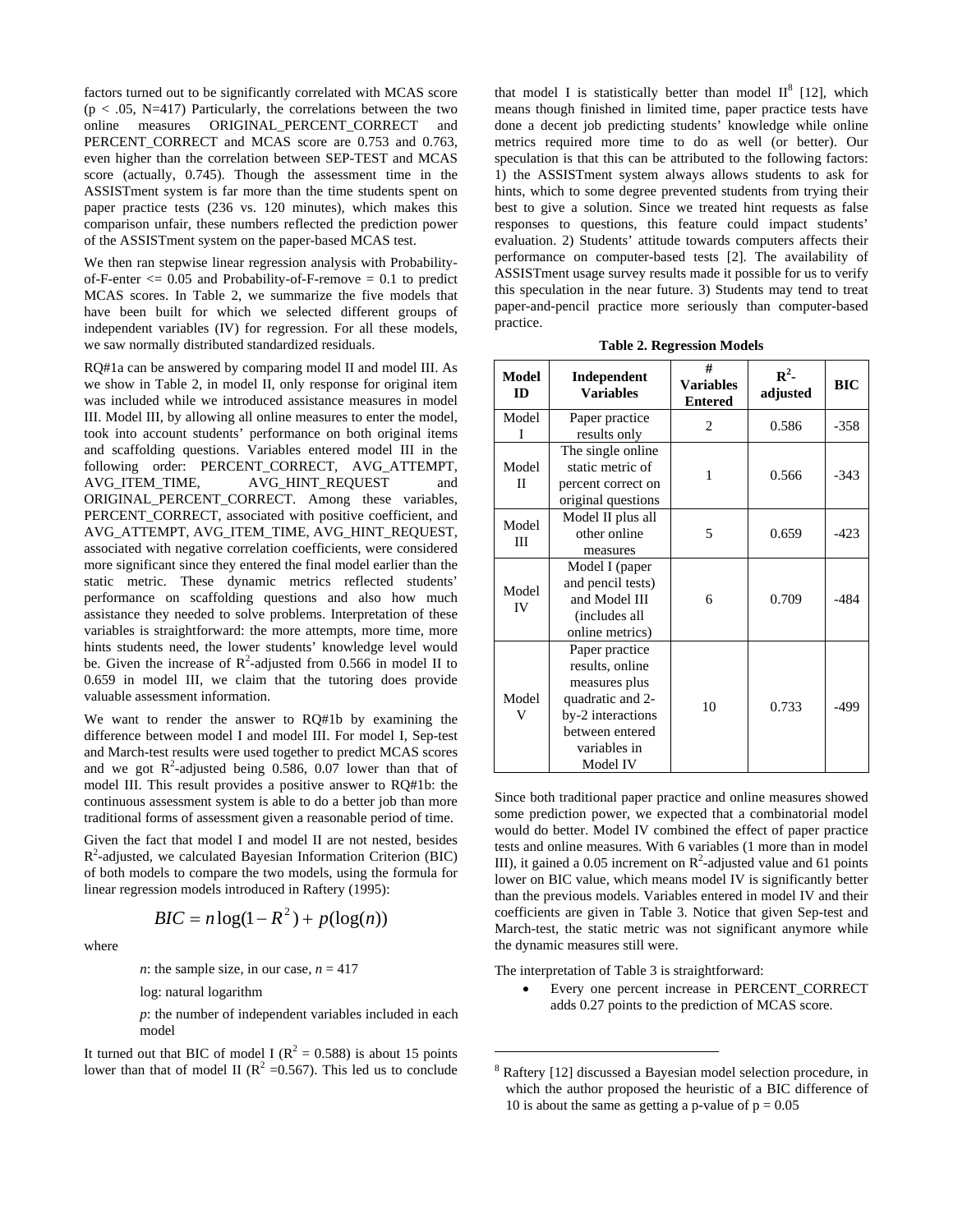- Every one more point earned in SEP-TEST and MARCH-TEST can add 0.45 and 0.47 points to the predicted value.
- On average, if a student asked for one more hint or he/she needs one more attempt to reach a correct answer for an item, he/she will lose 2.44 and 8.51 points in his/her predicted MCAS score.
- Average students' predicted score will reduce 0.021 points for every extra second students spent to finish an item.

| Order                       | <b>Variables</b><br><b>Entered</b> | Coeff.   | Std.<br>Coeff. |
|-----------------------------|------------------------------------|----------|----------------|
|                             | PERCENT_CORRECT                    | 27.343   | 0.351          |
| $\mathcal{D}_{\mathcal{L}}$ | <b>SEP-TEST</b>                    | 0.450    | 0.303          |
| 3                           | <b>AVG ATTEMPT</b>                 | $-8.508$ | $-0.151$       |
| 4                           | <b>MARCH-TEST</b>                  | 0.473    | 0.121          |
| 5                           | AVG ITEM TIME                      | 0.021    | $-0.081$       |
| 6                           | AVG HINT REQUEST                   | $-2.444$ | $-0.122$       |

**Table 3. Coefficients of Model IV** 

Quadratic terms and interactions between factors were introduced when building model V to check if a non-linear relationship exists. We were able to train a more complicated model which is statistically better than model IV. Though BIC of model V is 15 points lower than that of model IV, we declare that model IV is our preferred model for MCAS score prediction with regard to the fact that variables in model V almost doubles that of model IV.

### **4.3 Can we Improve Our Assessment Further?**

It is suspected that a better job of predicting MCAS scores could be done if students could be encouraged to take the system seriously and reduce "gaming behavior". One way to reduce gaming is to detect it [1] and then to notify the teacher's reporting session with evidence that the teacher can use to approach the student. Our preliminary work on gaming detection was presented in [6]. It is assumed that teacher intervention will lead to reduced gaming behavior, and thereby more accurate assessment, and higher learning. Adding visual feedback, as one ongoing work in the ASSISTment system does, aims to help teachers quickly detect gaming behaviors.

The project team has also been exploring metrics that make more specific use of the coding of items and scaffolding questions into knowledge components that indicate the concept or skill needed to perform the item or scaffold correctly [14]. Better and more efficient ways to use student data to help in the coding process are being sought out. It is believed that as more data is collected on a greater variety of ASSISTment items, with explicit item difficulty designs embedded, more data-driven coding of ASSISTments into knowledge components will be possible.

# **5. DOES THE ASSISTMENT SYSTEM DO A GOOD JOB OF TRACKING STUDENT LEARNING ACROSS TIME?**

In Razzaq et al. [13] we reported results that suggested students were learning directly during the assisting. We did this by looking at groups of items that had the same skills and looked to see if performance later in the class period was associated with high performance. The approximately 2% average gain score over all of the learning opportunity pairs suggests that students were learning in the system. In this paper, instead of discussing withinsystem learning, we focus on tracking students learning in class over a long period of time.

Recall that RQ#2a brought up the question whether we can track student learning over the course of the year. To investigate this question, we did a longitudinal analysis on the ASSISTment data to investigate if learning happens over time. We gradually introduced factors such as what school they are in, who their teacher is, or which class they are from into our models. By doing so, we attempt to provide an answer to RQ #2b: what factors impact (or are correlated with) students' learning rate. Our effort on answering RQ#2c and RQ#2d are discussed in section 5.2, in which students' learning was split into 5 categories based on skills involved in the items they had finished and student Sep-test result were then introduced as a covariate into the models. We found some evidence showing we were able to track skill learning and Sep-test is a significant factor when predicting student's knowledge across time.

# **5.1 Can the ASSISTment System Serve as a Good Way of Assessing Learning Longitudinally?**

### *5.1.1 Data Source*

We chose to build from our data set a set that had one row per student for each time they used the ASSISTment system. Each row represents a day they came to the lab. Our data set has more students than the one from above because we did not need to have students that had taken both paper practice tests. The data set contains data from students of the same 8 teachers from 2 schools, teaching a combined total of 31 mathematics classes. Rather than treating time as days from the beginning of the year, we collapsed all data in a given month and used month as the level of granularity to measure time in, and called them "CenteredMonth" since the months are centered around September 2004. We excluded data from September 2004 from our data set, taking into account the fact that students were learning how to use the ASSISTment system when they first came to the labs in September 2004. This makes CenteredMonth run from 1 for October 2004 to 9 for June 2005. Our final "person-period" structured data set contains 841 students and on average 5.7 data waves for each of them. Students' percent correct on the original items was treated as an outcome whose values change systematically over months. To mimic the real MCAS score, we multiply percent correct by 54 (the full MCAS score). This makes the range of the outcome change to  $0 \sim 54$ . The outcome will be referred to as *PredictedScore* from now on.

### *5.1.2 Modeling*

We followed the standard method of performing longitudinal data analysis (Singer and Willett, [15]) fitting a *mixed* effect (fixed effect plus random effect) model that simultaneously builds two sub-models, in which level-1 sub-model fits *within-person* change and describes how individuals change over time and level-2 submodel tracks *between-person* change and describes how these changes vary across individuals.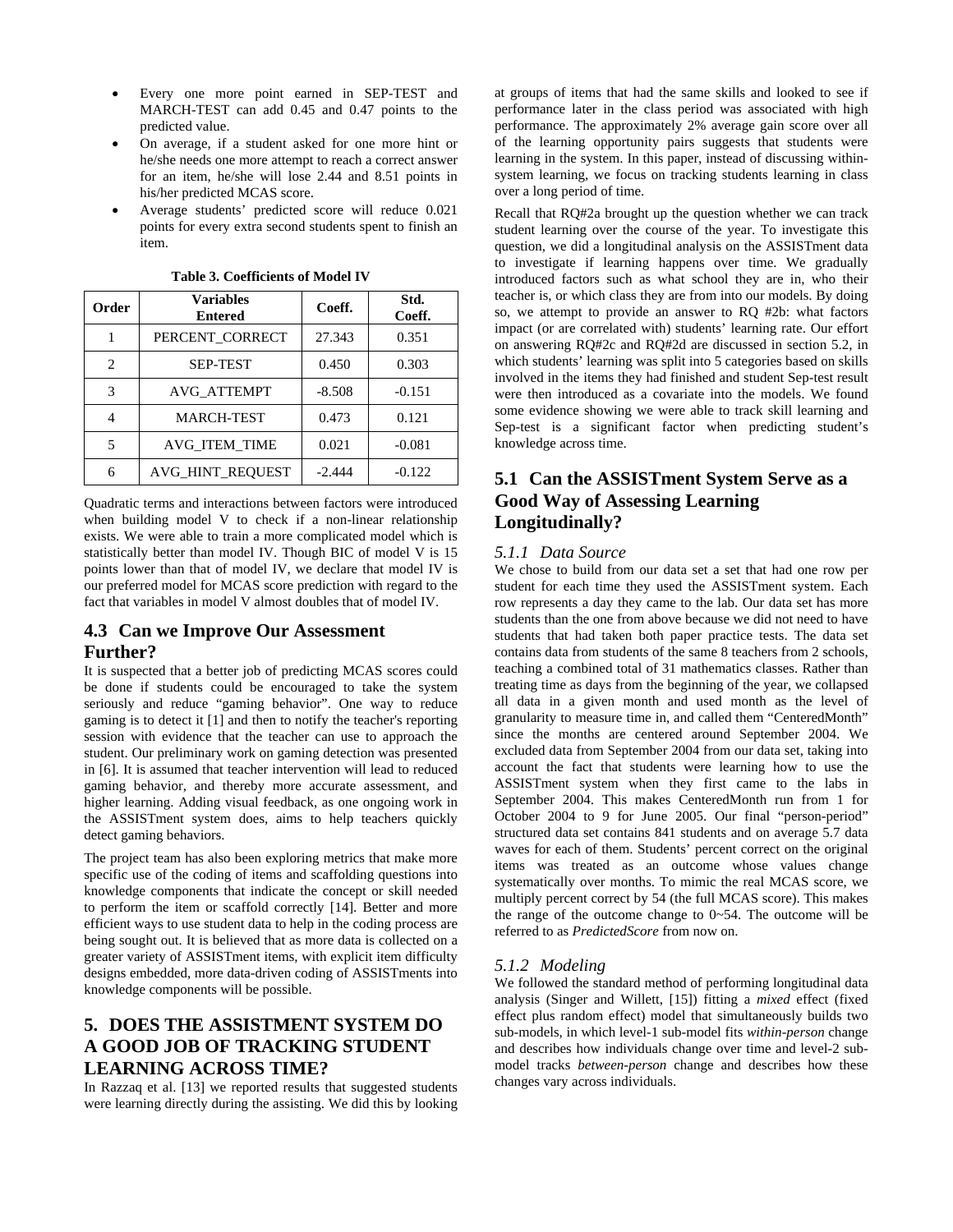We fit a regression line for each individual student before applying a mixed effect model and ended with a mean slope of 1.46 points per month. This positive trajectory slope was considered as the initial evidence that students learned across time. We then planned to build a series of mixed effect models of increasing complexity that would progressively add components for tracking learning over time, and then add parameters for schools, teacher and classes as shown in Figure 4.



**Figure 4. Series of longitudinal models for tracking learning**

#### *5.1.3 Results and Discussion*

We started by building an "unconditional means model" with no predictors, which had a BIC of 31712. This model is called "unconditional" because there are no predictors so that it won't describe change in the outcome over time. Instead, it "simply describes and partitions the outcome 'variation'." [15] This model serves as a baseline by which to evaluate subsequent models. The unconditional means model showed us that the estimated overall average on initial PredictedScore is around 24 points and the estimated variance of intercepts and the estimated variance of residual are both large and statistically significant ( $p < 0.05$ ). This can be interpreted as students' PredictedScore varies over time and students differ from each other on their performance, and there is sufficient variation at both levels to warrant further analysis.

We then compared the above model with an "unconditional growth model", in which we introduced "CenteredMonth" as a predictor TIME. This new model double circled in Figure 4 predicted that the estimate of students' average PredictedScore in October, 2004 is about 18 and the average slope is 1.29, which means after each month, the average PredictedScore increases by 1.29 points. To get more sense out of this number (1.29), we compare this predicted average monthly increase with the improvement required in MCAS test. In MCAS test, students' raw score is out of 54 and their performance is evaluated at 4 levels: warning, need improvement, proficient and advanced. To "jump" from warning to proficient, which is the aim of most students, raw score needs to increase from 23 to 35 and the difference 12 is about 22% of the full score. Distributing the difference across 9 months gives monthly improvement of about 1.33 points, which is slightly higher than the monthly increase predicted in our analysis. The growth model was statistically better having a BIC that is lower by 84 BIC points, which led us to conclude that time is an important factor and also gave a positive answer to RQ#1a.

The covariance parameters of the model showed that initial knowledge varies significantly between students after controlling for time  $(p < 0.05)$  and the knowledge changing rate varies significantly between students. Since the level-2 (i.e. *betweenperson*) variance components quantify the amount of unpredicted variation in the individual growth parameters (i.e. initial knowledge and rate of change), the significance of the variance indicates there could be other factors we can introduce as level-2 predictors to explain the heterogeneity in each parameter.

We then introduced new factors to build three new models, with each containing one of the **school** (as in Model D), **teache**r (as in Model E) or **class** (as in Model F) variables. The schools model showed a statistical significant advantage. For schools there was a clear difference in incoming students' scores, which makes sense with regard to the fact that one school draws students from the more affluent side of town. The difference in slope parameter of schools was near significance  $(p=0.09)$  and suggested that one school caused more learning in students then another. In contrast to model D, neither model E nor model F displays statistically significant improvement over model B. Our speculation is that **class** may be a level too low to investigate difference on learning, noticing that model F contains 70 parameters that will draw a big increment on BIC values. And a similar problem may associate with model E, which contains 20 parameters.

These results show that the ASSISTment system can reliably track the fact that students are learning in their classes over time. This means that the ASSISTment system can be useful to track and evaluate different interventions. According to these results, not all considered factors (School, Teacher and Class) are significant and we saw only that the ASSISTment system detected different rates of learning at different schools.

More work is needed to build models to better be able to detect differences between teachers' effects on the learning rates of students that presumably exist. Besides, other factors will be investigated about their possible impact on students' learning over time. Information from student profiles such as gender, race and ethnicity, special education status, free-lunch status, etc., is in our consideration. During this analysis, we noticed the fact that generally speaking, groups with higher estimated initial scores showed lower rates of learning. Our preliminary speculation on this fact is that 1) this may be attributed to the "ceiling effect": it is hard for top students to make fast progress; 2) good students were assigned to Algebra class and learning content that won't be tested until  $10^{th}$  grade and won't appear in the ASSISTment system. Further investigation needs to be done to explain this phenomenon.

### **5.2 Tracking Students' Learning of Skills**

#### *5.2.1 Data Source*

The next thing we wanted to see is if the ASSISTment system could track students' development of different skills over the course of the year. We chose a very coarse-grained model provided by the state of Massachusetts that breaks all of  $8<sup>th</sup>$  grade math items into one of 5 strands (i.e. skills in our term) (Algebra, Measurement, Geometry, Number Sense, and Data Analysis). To deal with the fact that by breaking out student data into these 5 types we now would have fewer data points per month, we collapsed data further by integrating monthly data and obtained a new data set of quarterly data. In this new data set, each student gets 3 data waves representing their performance on particular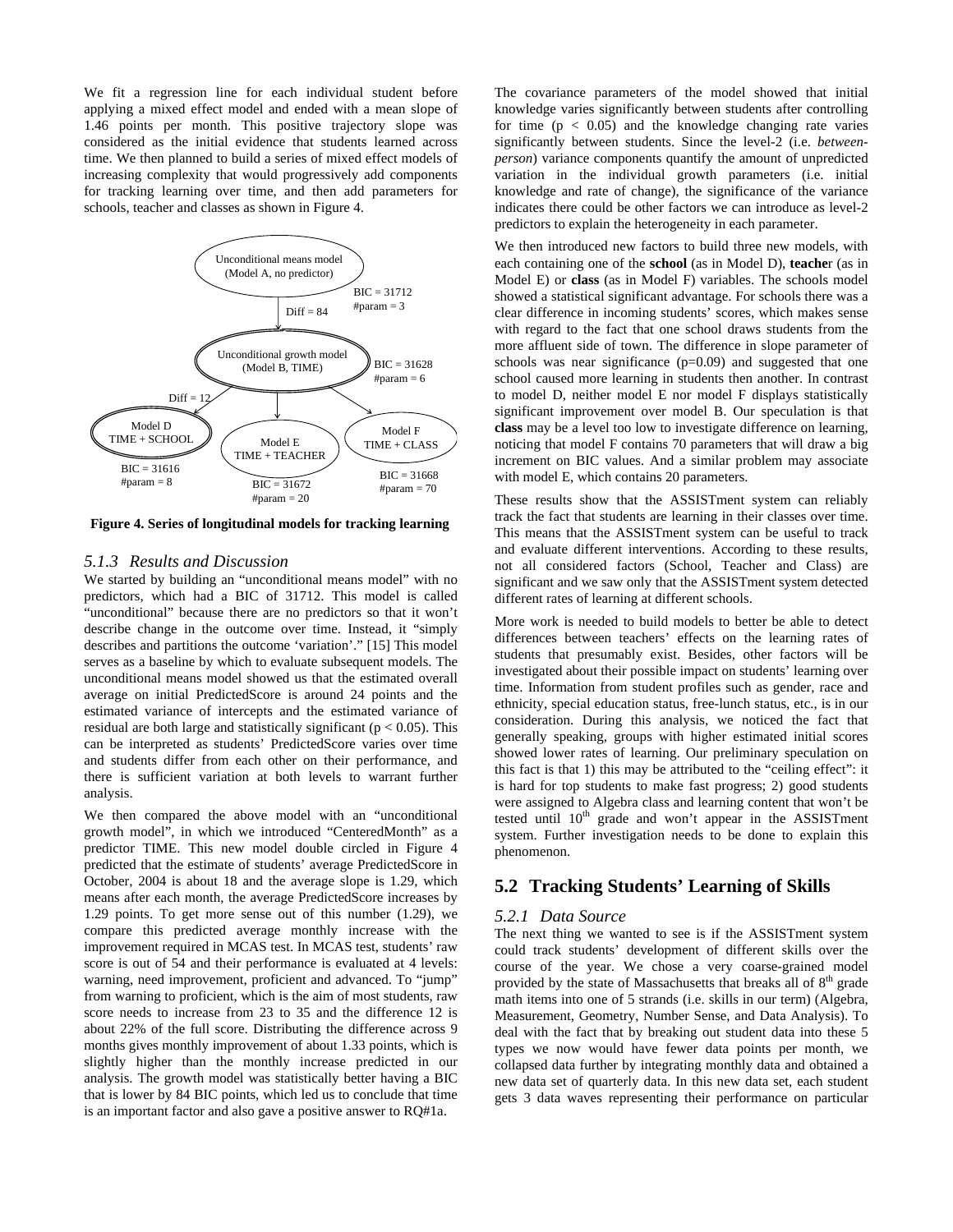skills in Fall, Winter and Spring of the 2004-2005 school year. In addition, we introduced the result of Sep-test as a covariate when predicting students' knowledge. We hypothesized this covariate will improve our prediction given the fact that it is well correlated with students' MCAS scores (shown in section 4.2).

#### *5.2.2 Modeling*

Following the same approach discussed in section 5.1, we again built a series of models based on the new data set described above to track students' skill learning over time. Starting from the unconditional model, we gradually added parameters for quarter (i.e. time), skill and Sep-test result as shown in Figure 5.

### *5.2.3 Result and Discussion*

We started, as before, from building model H, the unconditional means model and compared it with model I, the unconditional growth model. A difference of 191 BIC points made us conclude that model I is significantly better than model H and time again turned out to be an important factor. Also model I showed that the estimated initial PredictedScore in October 2004 average over all the students is 23 points and the estimated rate of change is 2.4 which is statistically significant from zero ( $p < 0.05$ ). A straightforward interpretation of the slope is that the PredictedScore for an average student increased by 2.4 points every quarter.

Model J evaluated the effects of Skill on initial status and on rates of learning in order to answer RQ#2c: if we can track learning on individual skills. As we can see in Figure 5, BIC of model J is 729 points lower that that of model I, which clearly tells that SKILLS is a significant predictor and we can expect to see the students' initial knowledge and learning rates differ among skills. When examining the results, we saw significant difference on their initial knowledge status of the five skills as expected. Students started as being comparably good at *Algebra* while bad at *Measurement*: The PredictedScore on skill *Algebra* of in Oct. 2004 was 26 points, the highest among the five skills, while the score on *Measurement* was only 16 points. Analysis results of this model also revealed that students were learning the skill *Data Analysis* approximately at the same level of speed as the skill *Number Sense* and learned these two skills significantly faster than other skills. Given the result from model J we feel faithful to claim that we were able to track students' learning on individual skills over time.

Model K includes Sep-test scores as a predictor of both initial knowledge and change. The enormous drop-down of BIC values in model K from model I (DiffBIC  $= 21428$ ) led to the conclusion that as we expected Sep-test scores is also a significant predictor. This model suggests that the PredictedScore of students with higher Sep-test scores is initially significantly higher than that of students with lower Sep-test scores: one more point earned in Sep-test added 0.63 points to their initial score in the ASSISTment system, while the estimated differential in the rate of learning between students with one point difference in Sep-test scores is indistinguishable from 0 ( $p = 0.566$ ). This indicates that, considered as individuals, students, who showed better performance in Sep-test didn't necessarily learn significantly faster. With regard to the fact that Sep-test has not shown to be a good predictor of rates of change, model K was simplified by eliminating the effect of Sep-test as a predictor of change and by doing this, we earned a BIC of 8 points lower in model L.



#### **Figure 5. Series of longitudinal models for tracking skill learning**

The effect of Sep-test as a predictor of only initial status and Skills as a predictor of both initial status and change were combined together in model M which turned out to have the best fitness among all models. This result accords to our hypothesis in RQ#2d and answered that question that Sep-test can help to reach a better skill-tracking model by being introduced as a covariate.

We have shown that we successfully tracked student learning of individual skills at a coarse-grained level with 5 skills involved. Next logical step is to track skill learning based on fine-grained models. The project team has incorporated the finer-grained model with 39 math standards in *Massachusetts Curriculum Frameworks*<sup>9</sup> and developed an even finer-grained model with 98 skills. With more data being collected, we will apply the same approach presented here to those models to seek for more evidence that the ASSISTment system are tracking skill learning well.

### **6. CONCLUSION**

The ASSISTment System was launched and is in its second full year of operation. It presently has 6 middle schools using the system with all of their  $8<sup>th</sup>$  grade students. In this paper, we addressed the testing challenge in this web-based e-learning and e-assessment system. We brought up five research questions concentrating on the assessment ability of the system. Some evidence was presented that the online assessment system did a better job of predicting student knowledge by being able to take into consideration how much tutoring assistance was needed. Promising evidence was also found that the online system was able to track students' learning during a year well. Furthermore, we found that the system could reliably track students learning of individual skills.

# **7. WHAT ARE THE IMPLICATIONS FOR E-ASSESSMENT SYSTEMS?**

Many states are moving towards adopting "*value added*" assessments, so that they can track the *value added* by teachers and schools. *Value added* is possibly because you have year to year state assessments so you can see the average learning gain

1

<sup>9</sup> http://www.doe.mass.edu/frameworks/